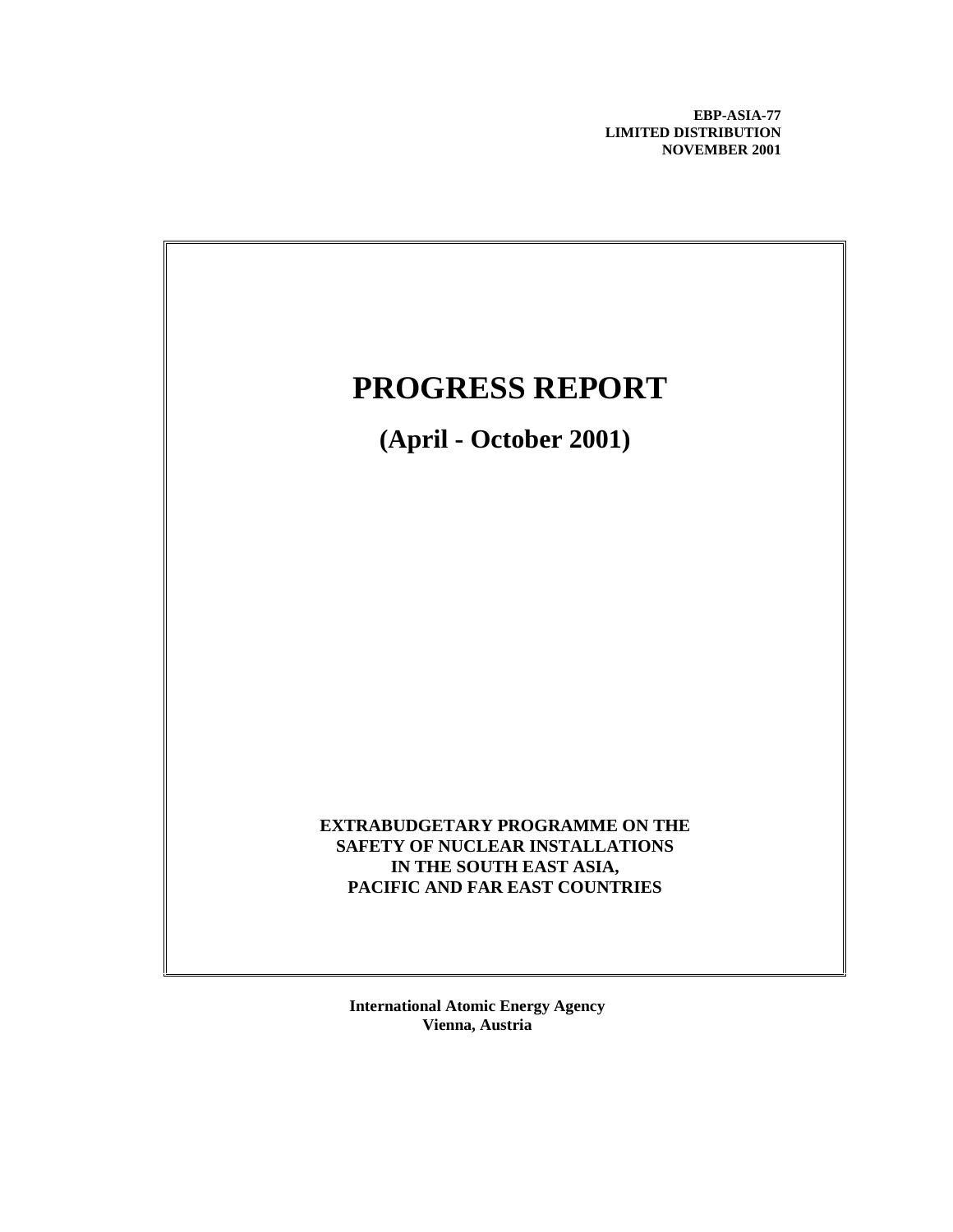#### **International Atomic Energy Agency**

## **Extrabudgetary Programme (EBP) on the Safety of Nuclear Installations in the South East Asia, Pacific and Far East Countries**

### **PROGRESS REPORT**

November, 2001

## **I. INTRODUCTION**

Activities implemented from October 2000 to March 2001 were presented earlier in the PROGRESS REPORT, EBP-ASIA-70, which was distributed to all participating countries at the end of March 2001. This report describes the activities implemented from April until October 2001 and further activities planned for 2001.

## **II. ACTIVITIES IMPLEMENTED FROM APRIL TO OCTOBER 2001**

## II.1. PROGRAMME MANAGEMENT

## **II.1.1. Database**

The internet-version of the EBP database was released to registered representatives in the participating countries. It presents information on each activity, including basic information on dates, venue, status, technical officers, national counterparts. In addition, the objective, results achieved, summary and full reports, the Country Nuclear Safety Profiles (CNSPs) and the Nuclear Safety Action Plans (NSAPs), are also displayed. Interrogation capabilities are available using various criteria: searching by country, by type of activities, by year. For training activities, the database contains the actual material presented by the lecturers. Information about other relevant IAEA Technical Co-operation projects, and bilateral agreements and projects related to the countries participating in the EBP can also be retrieved. The database is being updated continuously.

## **II.1.2. Indicators of Programme Achievements**

During the last Advisory Group Meeting in November 2000, the following recommendation has been made:

*Work should be initiated by the Secretariat to define indicators to measure achievements in participating countries to enhance their nuclear safety infrastructure and the safety of research and power reactors.*

As a first step for defining indicators of programme achievement, a questionnaire was developed and circulated to evaluate the impact of the EBP in strengthening nuclear safety in each of the participating countries. A working paper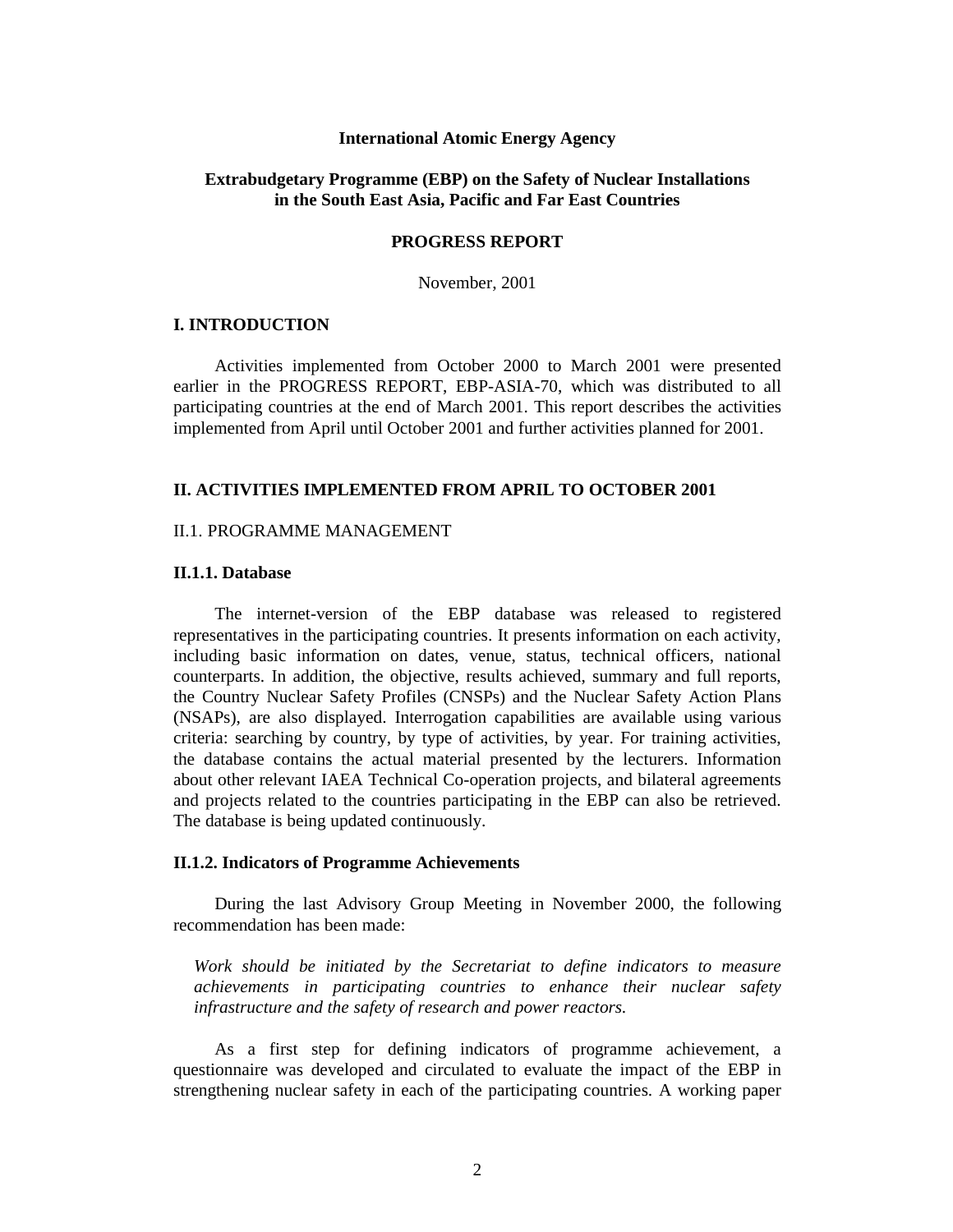was prepared by the Secretariat for discussions during the AGM to be held in November 2001.

### II 2. REGIONAL ACTIVITIES

#### **II.2.1. Basic Professional Training Course**

Date: 5 March - 13 April 2001

Place: Argonne, USA

Objective and results:

The objective of this training course, which was hosted by the Argonne National Laboratory (ANL), USA, was to provide basic nuclear safety knowledge to professionals involved in the nuclear safety regulation and operators of RRs and NPPs in the participating countries.

Twenty-four participants from the countries attended the course. The course covered a wide range of safety topics including NPP design, operational safety, regulatory control, safety assessment, safety culture and public communications. The course structure included classroom lectures, group work and technical visits.

The first week of the course was devoted to a review of reactor physics and thermal hydraulics and homework on these topics has been assigned for completion until the end of the course. During the second week, lectures on the IAEA Nuclear Safety Programme, Current Safety Issues, the Nuclear Safety Convention and the IAEA Nuclear Safety Fundamentals were presented, as well as the IAEA Requirements on Legal and Regulatory Infrastructure using an educational video prepared by the IAEA. The course was highly appreciated by the participants who demonstrated great interest in the lectures and engaged in discussions.

#### **II.2.2. Preparation for the IAEA Workshop on Safety Analysis Methodology (2)**

Date: 13-15 August 2001

Place: Taejon, Korea

Objective and results:

The objective was to co-ordinate the technical and administrative matters for the second IAEA Workshop on Computer Code Utilization to be held in Taejon, Korea, 29 October - 9 November 2001.

**II.2.3. Educational Modules for Long-distance Learning (Physics / Thermal hydraulics)**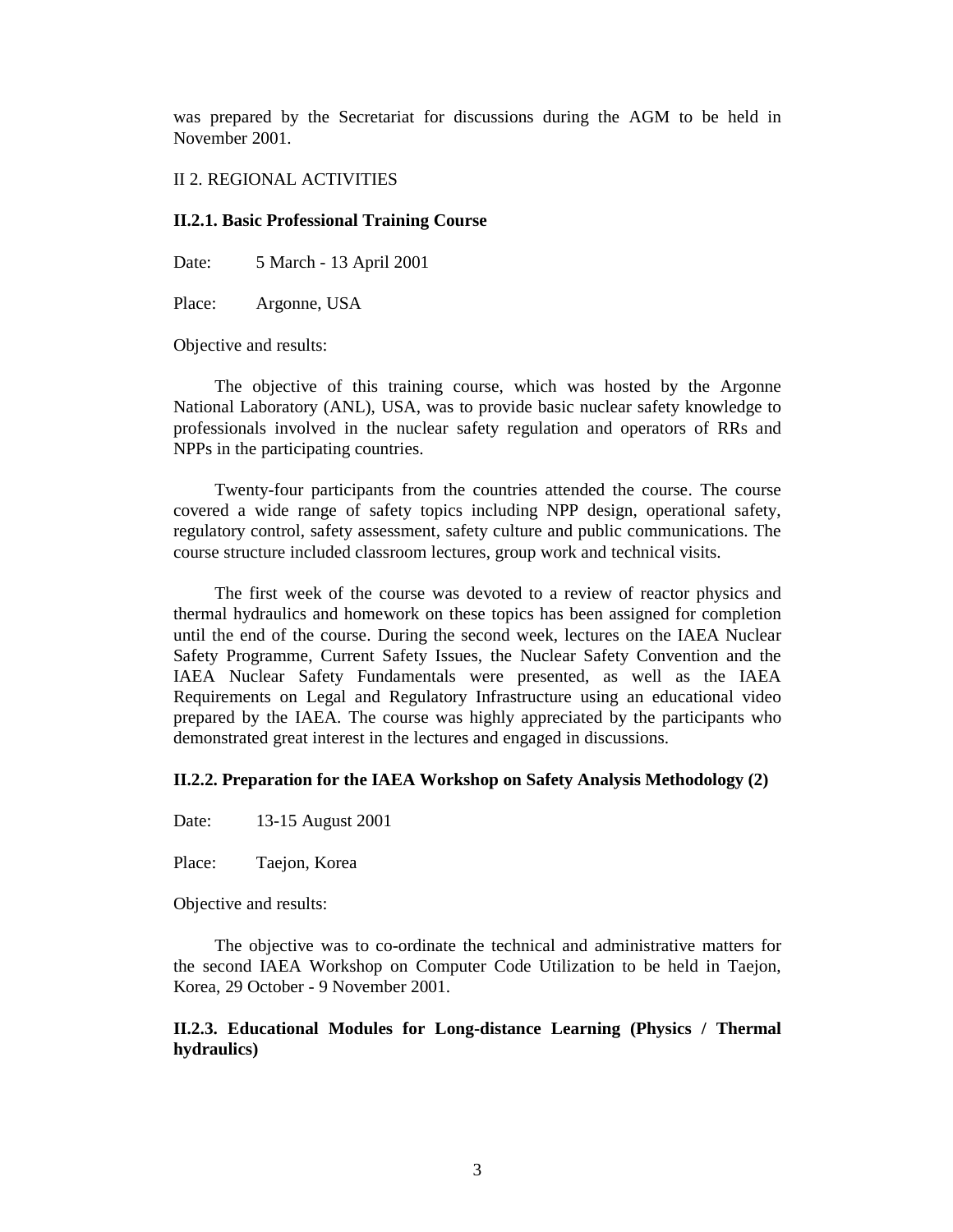The purpose of the tutorial modules (on thermal hydraulics and reactor physics) is to train junior professionals using the state of the art technology for distance learning.

Preparation for this educational modules was completed before in August 2001 and incorporated in the IAEA Nuclear Safety home page.

## II.3. NATIONAL ACTIVITIES

## **II.3.1. China**

*(i) Experts Mission to Review the Features for the Mitigation of Severe Accidents of the Tianwan NPP* 

Date: 23 - 27 April 2001

Place: St. Petersburg, Russia

Objective and results:

The objective of mission was to review the documentation provided to the IAEA on severe accident safety features included in the design of Tianwan NPP. These features include provisions for the following three major areas: management of energy in the containment and implementation of filtered containment venting system; management of combustible gases in the containment; core catcher for the management of the ex vessel molten core conditions.

The expert review was mainly focused on assessing:

- the general strategy to address severe accident on the design of TNPP;
- the completeness and soundness of the information for the definition of the design basis (design basis transients, environmental conditions, loads of internal and external origin, etc..) for the features for severe accident mitigation;
- the compliance of the proposed design solutions with concepts, principles and requirements established nationally and internationally (IAEA Safety Standards);
- the adequacy of proposed design solutions when compared with international practice;
- the implementation of comments and recommendations made during previous IAEA review missions.

The status and the results of research and analysis activities were discussed with the counterpart experts in order to understand the general approach to severe accidents, the assumptions and methods for the analysis and the effectiveness of the proposed design features.

*(ii) Workshop on Reactor Protection System and V&V of the Safety Software for Tianwan NPP* 

Date: 14-18 May 2001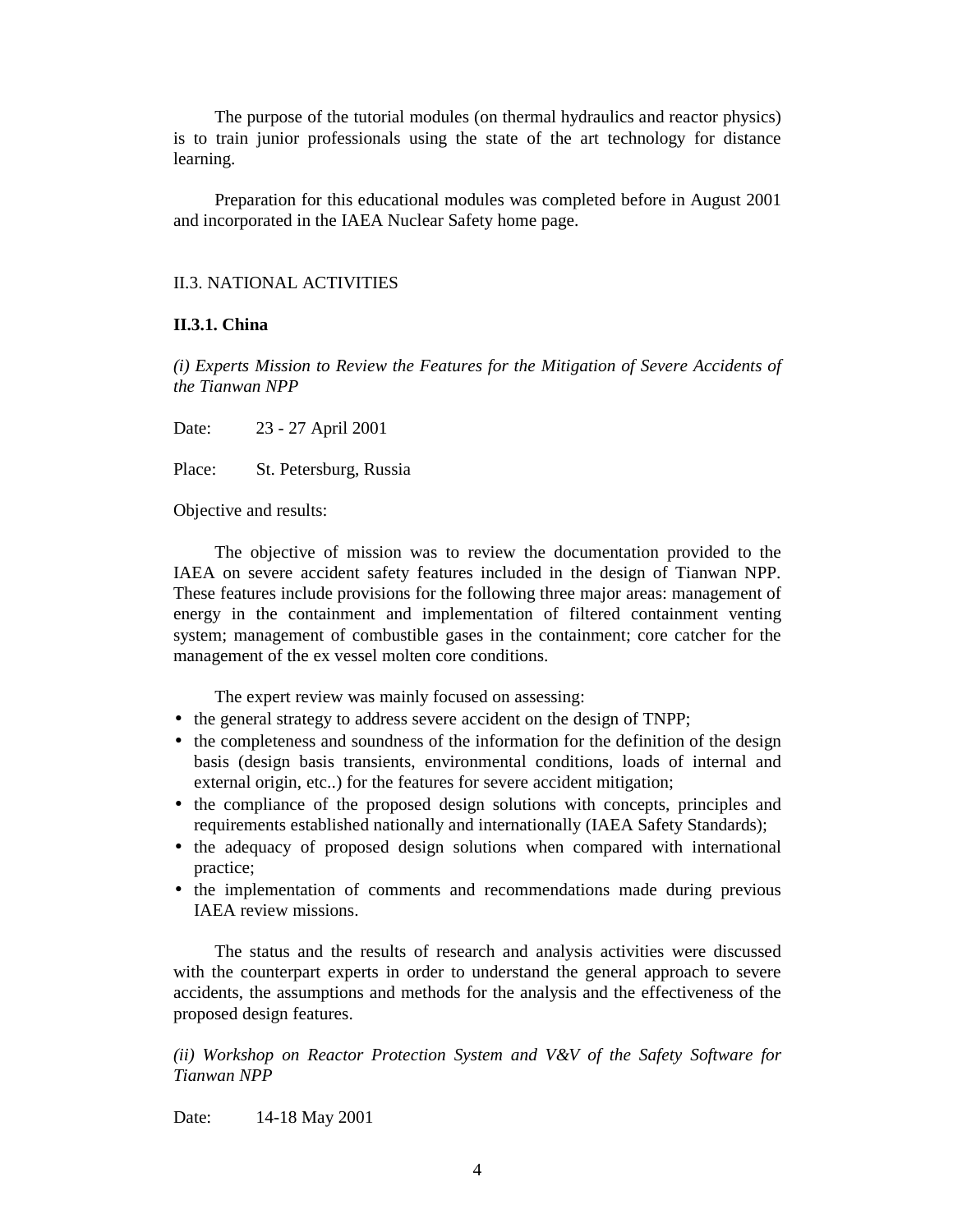Place: Erlangen, Germany

Objective and results:

The objective of this workshop was to present and discuss all the safety relevant tasks connected with reactor protection system (RPS), and verification and validation of the safety software for TNPP.

In the first part of the workshop, the vendors presented their overview reports in accordance with the agreed agenda. Then, the participating experts from Chinese and IAEA teams presented the relevant questions and comments. The IAEA mission recommended on: establishment of a complex V&V (verification and validation) plan; clarification of the process of qualification of RPS in Russia including process of V&V; participation of Chinese experts in the process of design, testing and commissioning of safety I&C system.

*(iii) Technical Visit to China* 

Date: 16-21 May 2001

Place: Beijing, China

Objective and results:

The objective of this visit was to update the Country Nuclear Safety Profile (CNSP) and the Nuclear Safety Action Plan (NSAP), to validate the definition of indicators of programme achievements and to launch the process at the national level.

THE IAEA SIDE COLLECTED INFORMATION TO UPDATE THE CNSP, INCLUDING NATIONAL EDUCATION AND TRAINING STATUS FOR NUCLEAR SAFETY, WHICH WILL BE ADDED AS AN additional chapter in the CNSP. The IAEA side also collected enough information to demonstrate the importance of EBP for China and the improvements on nuclear safety achieved thanks to this programme, for example the recommendations of IRRT for NNSA or the review missions for Tianwan NPP. The evaluation of the EBP achievements in China indicates positive results.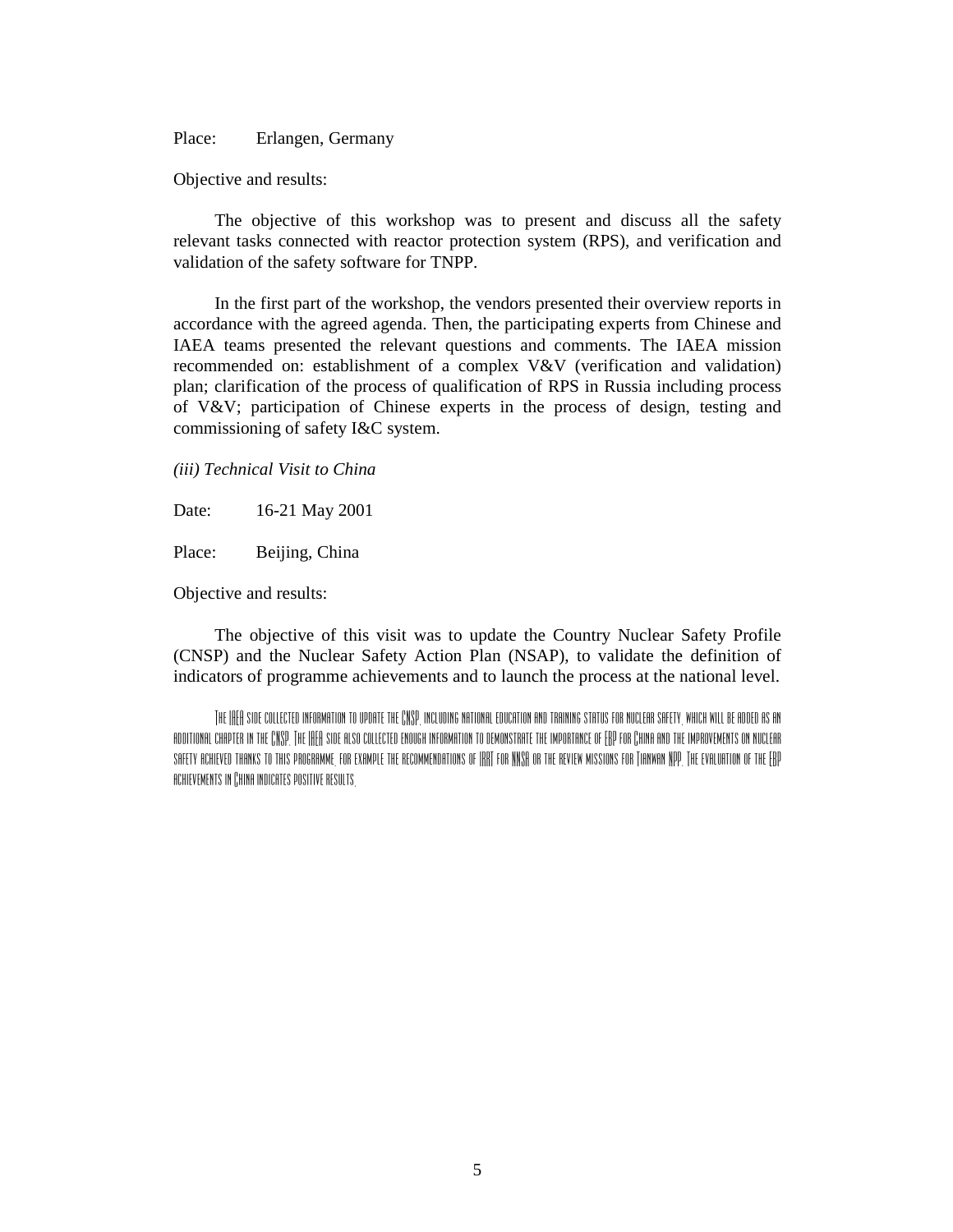*(iv) Experts Mission on Acceptance Criteria for DBAs of Fast Reactor* 

Date: 11-15 June 2001

Place: Beijing, China

Objective and results:

The objectives of this mission were to introduce accident classification and the design basis criteria of fast reactors in the Member States, to discuss those of China Experimental Fast Reactor (CEFR) with Institute of Atomic Energy (CIAE) engineers and to prepare suggestions / recommendations for the safety design of CEFR.

During the mission, CIAE introduced the CEFR approach on accident classification and acceptable design limits, while the IAEA team introduced those of country practices; Japan (Monju), France (Phenix and Super-Phenix) and UK (EFR). Extensive discussion was held following the presentations, and the IAEA team provided suggestions and recommendations on: defence in depth consideration; basic strategy of accident classification; basic strategy of acceptance design criteria; accident scenarios; and thorough accident analysis.

## **II.3.2. Indonesia**

*(i) Technical Visit to Indonesia* 

Date: 14-15 May 2001

Place: Jakarta, Indonesia

Objective and results:

The objective of this visit was to update the Country Nuclear Safety Profile (CNSP) and the Nuclear Safety Action Plan (NSAP), to validate the definition of indicators of programme achievements and to launch the process at the national level.

Information to update the CNSP and on national education and training status was obtained. The current preparatory status of several IAEA missions to BATAN and BAPETEN planned in 2001 were discussed. The distribution and use of longdistance learning tools was discussed.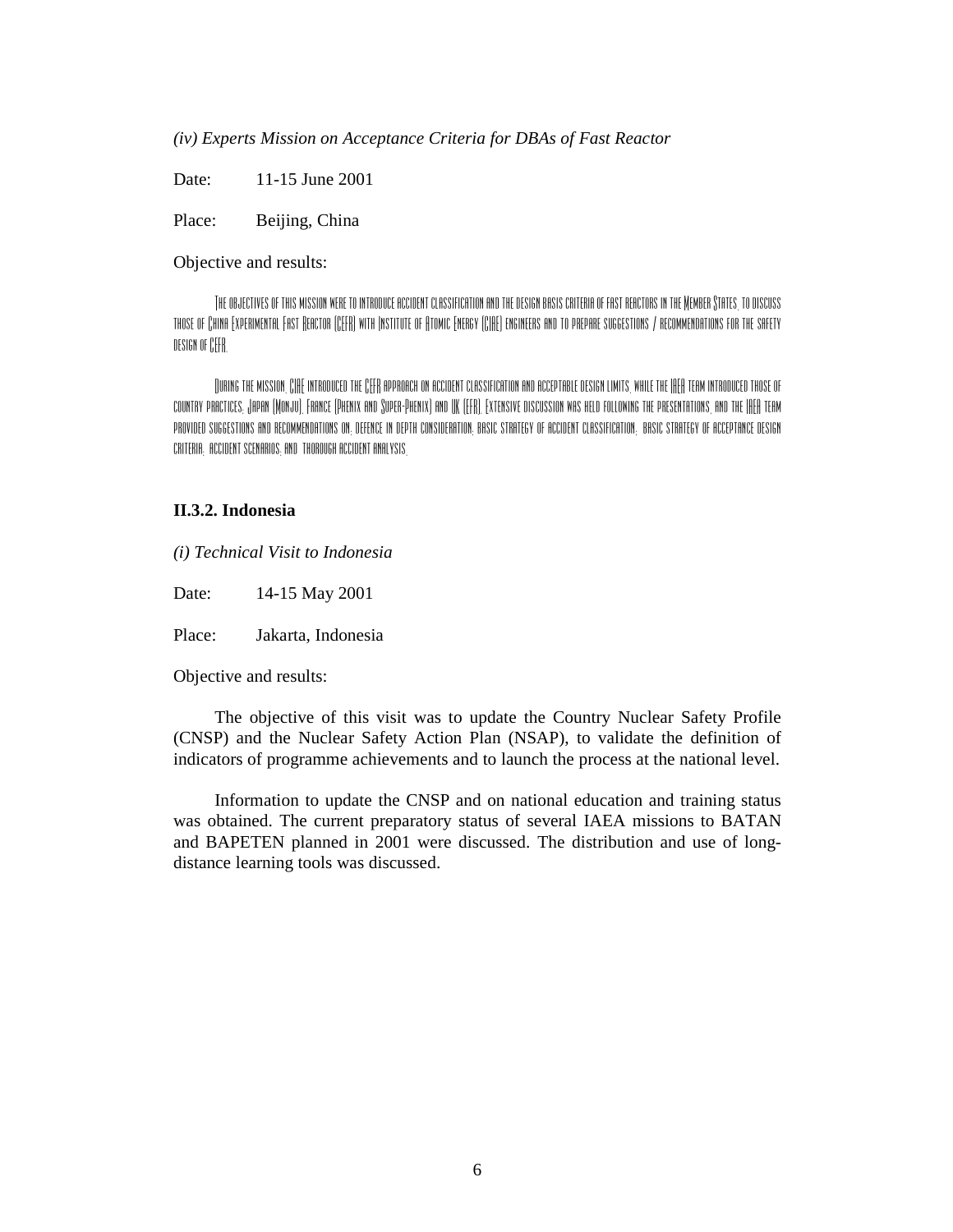*(ii) Experts Mission on Site Licensing Review of NPP* 

Date: 10-14 September 2001

Place: Jakarta, Indonesia

Objective and results;

The objective of this mission was to provide technical information on site evaluation to enhance BAPETEN's technical capability in view of reviewing site evaluation related documents that should be submitted by the applicant in the future.

The IAEA team has presented lectures on: dispersion and impact on population; volcano and meteorological hazards; and seismic hazard and geotechnical issues. Upon the request of the IAEA, BAPETEN invited BATAN to make a presentation on the status of nuclear energy in Indonesia and another one on the history and the main features of the Muria site. The IAEA team advised BAPETEN to enhance its human resources in the field of earth sciences and civil engineering, so as to get a adequate capability in site safety assessment, and to organize a site evaluation of the site of the 30 MW Multi-purpose Reactor as a on-the-job training.

### **II.3.3. Malaysia**

*(i) Workshop on Regulatory Requirements for Licensing Research Reactors* 

Date: 15-19 October 2001

Place: Kuala Lumpur, Malaysia

Objective and results:

The objectives of this workshop were to introduce the IAEA safety standards on regulatory control and research reactor safety and to enhance the AELB(Atomic Energy Licensing Board)'s technical capability of licensing review for MINT research reactor through lectures, discussion and group exercise.

Three lecturers including one external expert from the Australian Regulatory Authority (ARPANSA) provided twelve lectures on regulatory control, safety requirements on research reactor, safety analysis for research reactor, INSARR (Integrated Nuclear Safety Assessment for Research Reactor) methodology and the Australian experience on licensing review for the research reactor in ANSTO. During the group exercise for 8 hours, the participants practiced how to conduct regulatory review of the safety analysis report(SAR) for MINT research reactor based on the IAEA Safety Guide. This workshop achieved the expected results through enthusiastic and responsive participation of the AELB staff and its impact will bring self-motivation to enhance their technical capability on regulatory activities for research reactor safety.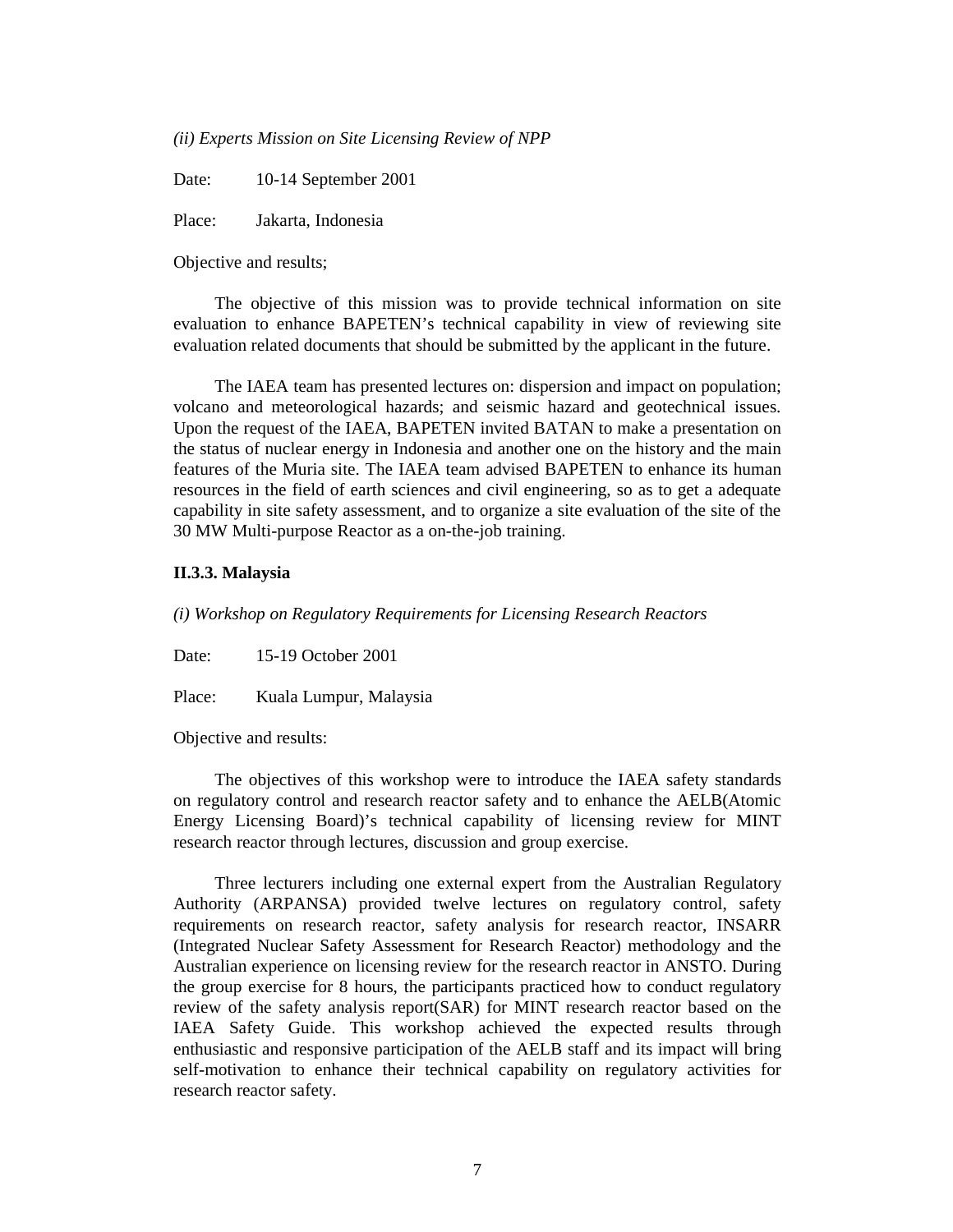### **II.3.4. Philippines**

*(i) Experts Mission on Design Review of the New PRR-1 Core Container* 

Date: 16-27 April 2001

Place: Quezon City, Philippines

Objective and results:

The objective of this mission was to provide expert service for the conceptual design of core box and decay tank in PRR-1 and to discuss an expert mission on enhancing regulatory infrastructure in lieu of rehabilitation of research reactor.

The mission covered a broad spectrum of the following areas in respect of the feasibility of the conceptual designs:

• systematic planning for rehabilitating the PRR-1

- feasibility of the conceptual designs of core box and decay tank
- project management of rehabilitation of the reactor

The mission reviewed the current situation of the facility and identified follow-up activities on the recommendations provided in the previous fact finding missions on 23-27 January 2000. The mission was concerned about the financial and human recourses needed for the rehabilitation of the PRR-1, and provided recommendations on that to improve engineering capability of the Philippine Nuclear Research Institute (PNRI) and to accelerate the improvement process of the PRR-1.

## **II.3.5. Thailand**

*(i) Technical Visit to Thailand* 

Date: 27-28 August 2001

Place: Bangkok, Thailand

Objective and results:

The objective of this visit was to update the Country Nuclear Safety Profile (CNSP) and the Nuclear Safety Action Plan (NSAP), and to validate the definition of indicators of programme achievements and to launch the process at the national level.

The NSAP, which was revised on the basis of recommendations by an IRRT conducted in February 2001, was discussed. An approach for the evaluation of PROGRAMME ACHIEVEMENTS WAS PRESENTED BY THE IAEA TO DISCUSS IT AND TO COLLECT INFORMATION ON THE ACHIEVEMENTS BY TRAINING ACTIVITIES AND REVIEW MISSIONS conducted to date under the EBP.

### **II.3.6. Viet Nam**

*(i) Technical Visit to Viet Nam* 

Date: 23-24 August 2001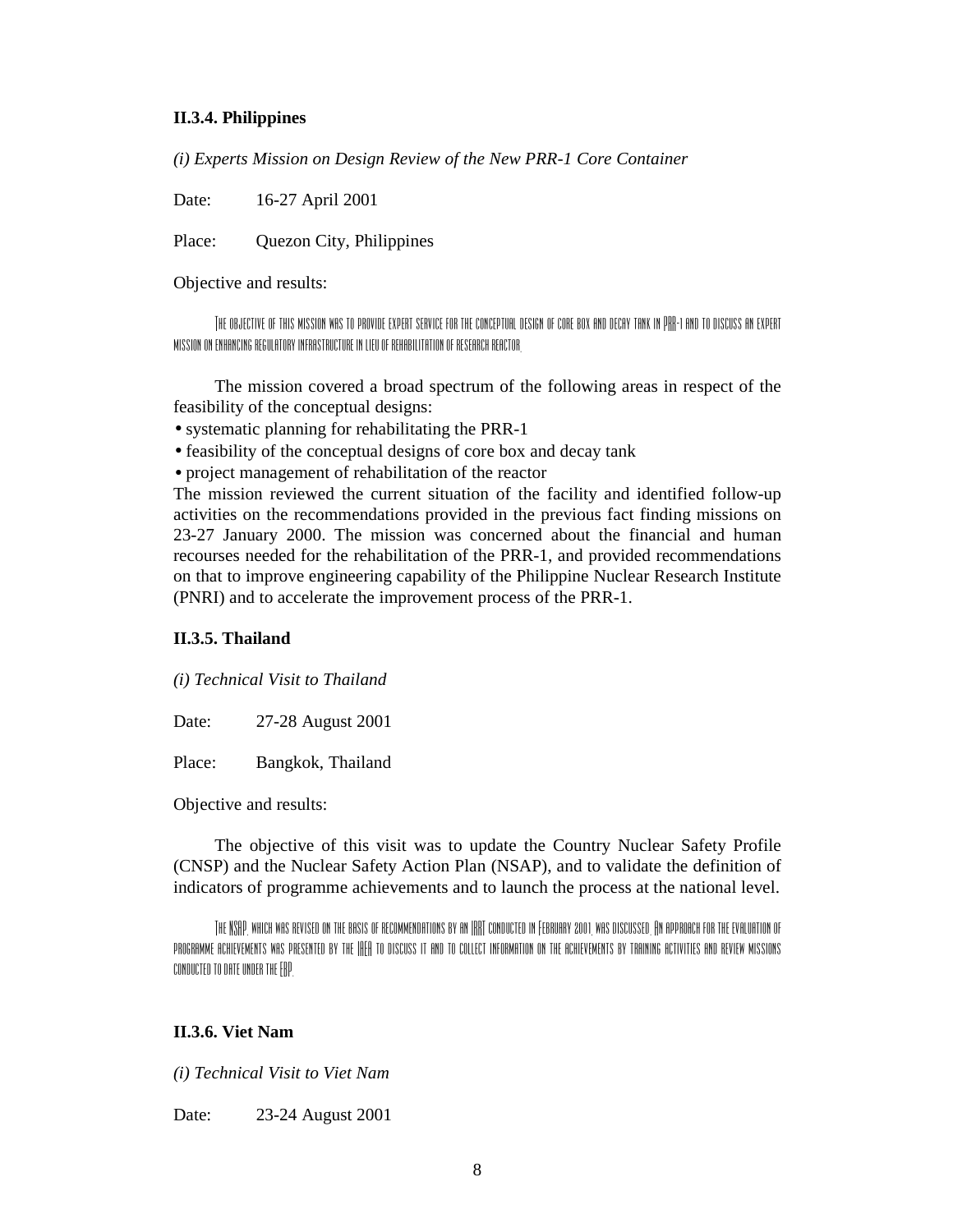Place: Hanoi, Viet Nam

Objective and results:

The objective of this visit was to update the Country Nuclear Safety Profile (CNSP) and the Nuclear Safety Action Plan (NSAP), and to validate the definition of indicators of programme achievements and to launch the process at the national level.

An approach for the evaluation of programme achievements was presented by the IAEA side to discuss it and to collect information on the achievements by training activities and review missions conducted to date under the EBP. Requests from Vietnam for national activities in 2002 were also discussed, including an instruction to the use of the EBP database.

*(ii) Workshop on Requisites for Establishment of Regulatory Body, Licensing, I&E* 

Date: 15-19 October 2001

Place: Hanoi, Vietnam

Objective and results:

The objective of this workshop was to provide information on requisites for establishment of regulatory body, including licensing procedure and inspection & enforcement, mainly for regulating the research reactor.

Thirteen members of the Vietnam Atomic Energy Commission (VAEC) and the Vietnam Radiation Protection and Nuclear Safety Authority (VRPA) attended the workshop. A number of the participants were involved in feasibility studies for a nuclear power programme for the country.

Topics of the workshop included the status of IAEA guidance documents addressing regulatory supervision, an exercise in incorporating guidance documents into a regulatory supervision programme, presentations and discussion on the establishment of a regulatory supervision programme, an example of the structure of a regulatory body organization, and an example of a comprehensive set of nuclear regulations. In addition to the workshop sessions, discussions were conducted with management on the unique needs of the country in the area of regulatory supervision.

#### **III. ACTIVITIES PLANNED IN 2001**

## III.1. REGIONAL ACTIVITIES

**III.1.1. Workshop on Safety Analysis methodology and Computer Code Utilization (2)** 

Date: 29 October - 9 November 2001

Place: Taejon, Korea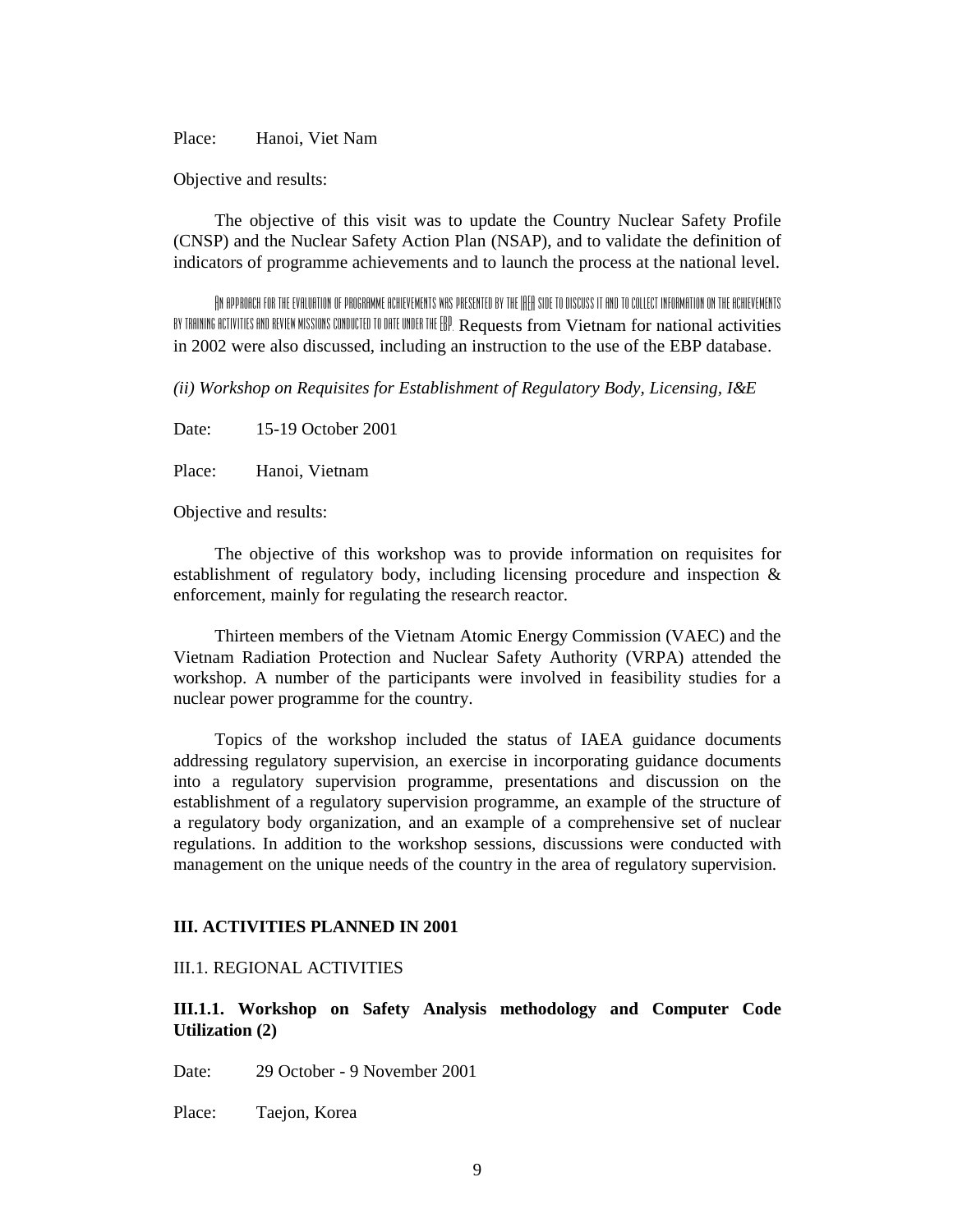Objective:

The objective of this workshop is to provide in-depth training on the use of computer codes for accident analysis. This workshop is followed by two others in 2002 and together with the previous workshop constitute a programme to prepare professionals in participating countries to review Safety Analysis Reports of NPPs and RR using state of the art accident analysis methodology and computer codes.

The detailed workshop programme was agreed with the Korean counterparts during the first workshop in February 2001. Focus will be on modelling research reactors.

#### **III.1.2. Workshop on the IAEA Nuclear Safety Standards (Safety Requirements)**

Date: 11-14 December 2001

Place: Tokyo, Japan

Objective:

The objective of this workshop, to be implemented in co-operation with the Government of Japan through the Nuclear Power Engineering Corporation (NUPEC), is to provide an overview on the IAEA safety requirements published in the areas of Site Evaluation, Design, Operation, and Legal and Governmental Infrastructure. The workshop will also discuss the relevant safety guides in preparation.

The lectures will be taped and further edited in video as education and training materials.

#### III.2. NATIONAL ACTIVITIES

## **III.2.1. China**

*(i) Review Mission on Control Room Design of Tianwan NPP* 

Date: 5-9 November 2001

Place: Erlangen, Germany

Objective:

The objective of this mission is to review the basic design of the main and standby control rooms. The mock-up (dummy) panels will be used for demonstration of operator's actions as a part of functional analysis of MCR and human-machine interface.

*(ii) Workshop on Requirements for Level 2 PSA*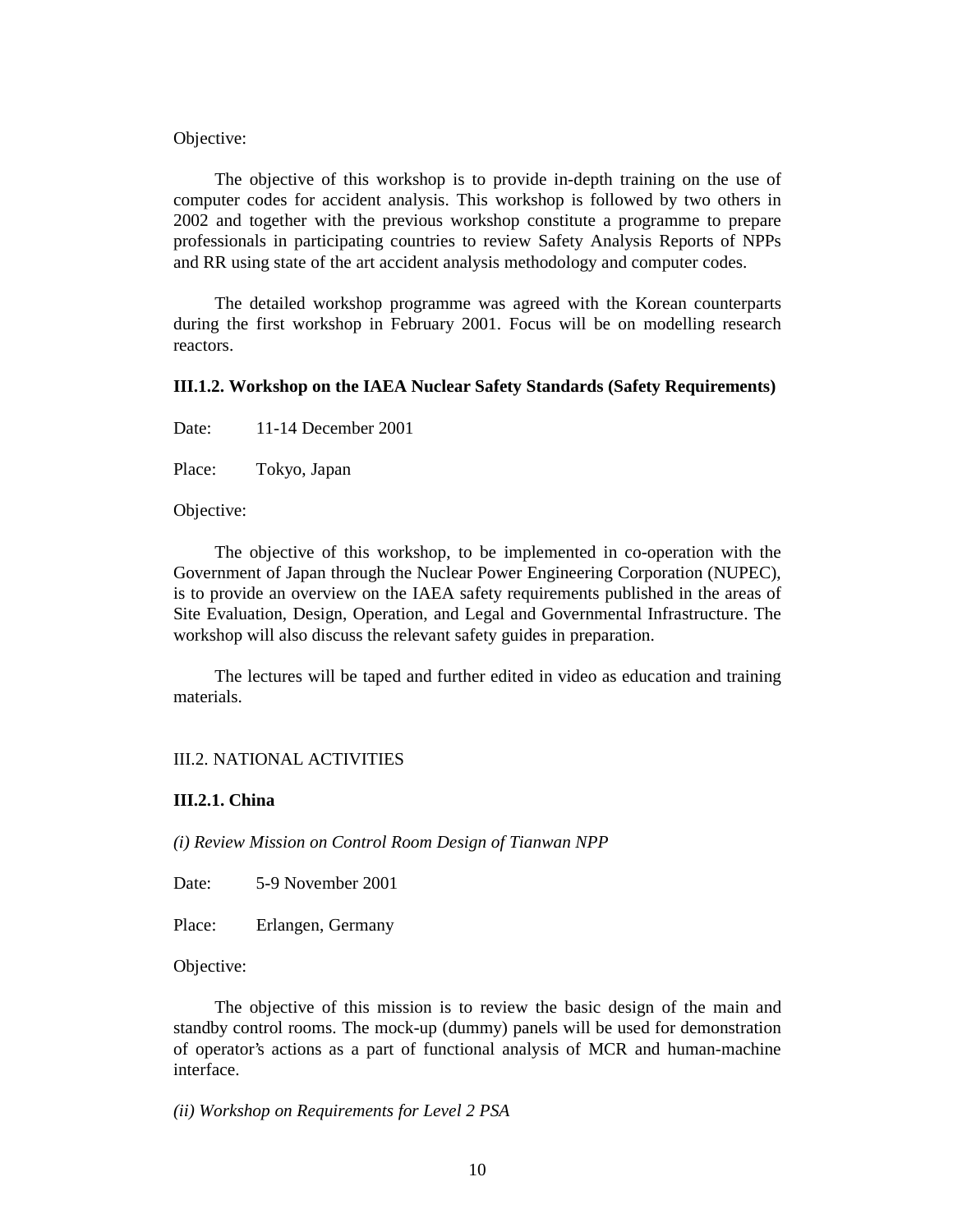Date: 19-22 November 2001

Place: Beijing, China

Objective:

The objective of this workshop is to provide to the Chinese counterparts comprehensive information on state-of-the-art methods, techniques and software used for performance of PSA Level 2 analysis world wide. The workshop is also intended to provide guidance to the regulatory authority staff on how to set about reviewing a PSA level 2 and on the technical issues that need to be addressed.

*(iii) Experts Mission on PSR Implementation of QNPP (Follow-up)* 

Date: 26-30 November 2001

Place: Qinshan, China

Objective:

Qinshan NPP is the first plant to perform the periodic safety review (PSR) in China. The objective of this workshop is to provide more detailed information on implementation of PSR, including PSA, and to review action taken since the previous workshop on PSR conducted in May 2000. The topics of this mission includes; actual condition of the plant; the content and a form of the review; ageing management; the process of equipment qualification; safety analysis; emergency planning; and safety performance.

*(iv) Workshop on Research Reactor Ageing Safety* 

Date: 10-14 December 2001

Place: Beijing, China

Objective:

There are several old research reactors constructed in 1950s and 1960s in China, and NNSA has to implement ageing safety assessment for these research reactors. The objective of this workshop is to provide information about regulatory requirements for safety of research reactor ageing based on the IAEA technical documents and experiences in the world. Topics of the workshop includes: operational safety of research reactors; safety standards on research reactors; INSARR methodology; guideline for the review of research reactor safety; INSARR results and experiences; safety guides on ageing management and in-service inspection; ageing mechanism and its effects on specific safety; prevention and mitigation of ageing effects; national activities on ageing management.

#### **III.2.2. Vietnam**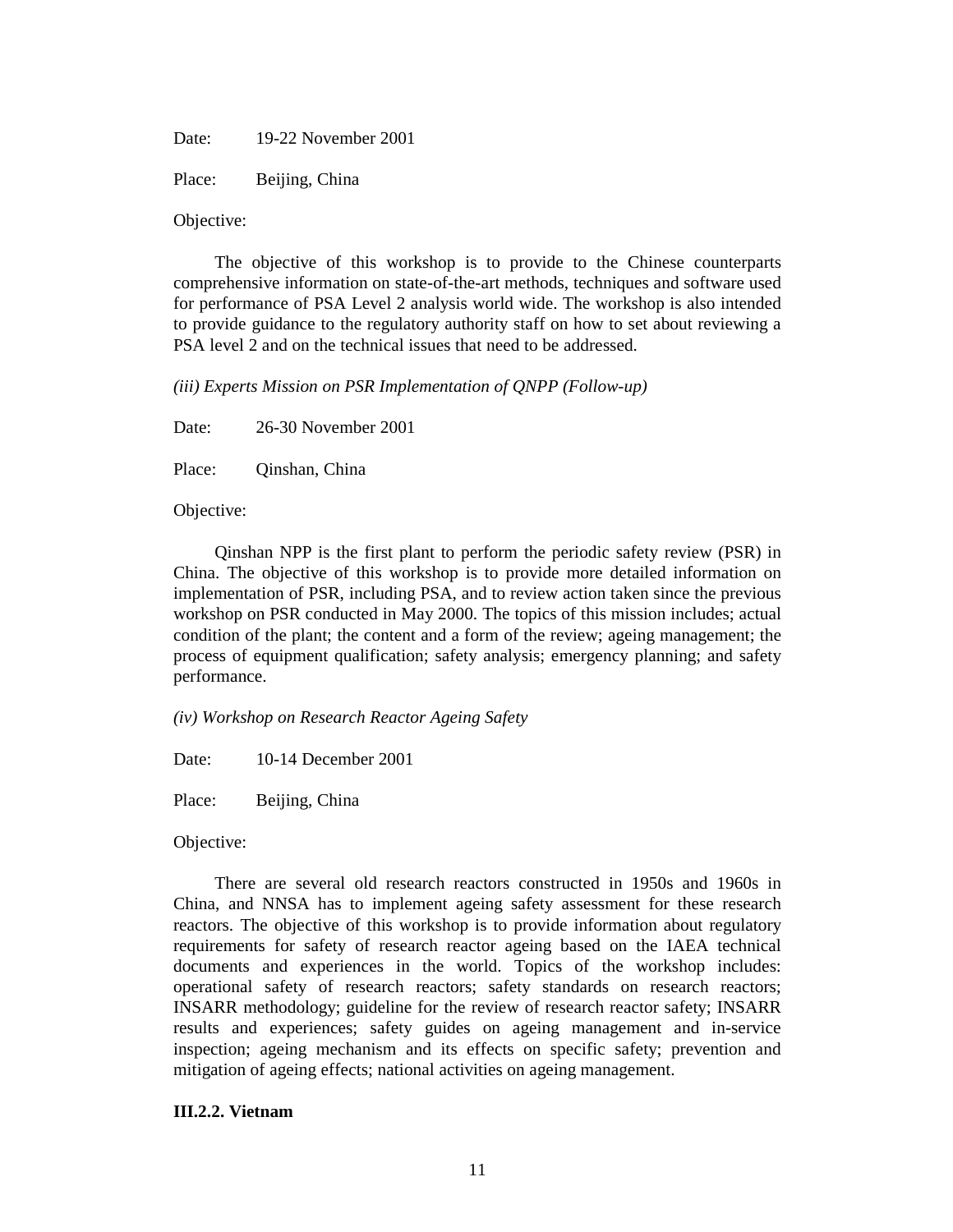*(i) Follow-up Mission on Upgrading SAR of Dalat RR* 

Date: 3-7 December 2001

Place: Hanoi, Vietnam

### Objective:

The objective of this mission is to review follow-up activities on the recommendations provided in the previous safety missions and to provide advice how to improve the safety analysis report (SAR) for DRR-1 through exchange of experience and knowledge between and national experts of MINT and the mission. Topics of the mission includes: follow-up activities against the recommendations; contents and description of SAR; safety analysis methodology and results; nuclear design; radiation protection programme; conduct of operation; utilization and modification; test and maintenance program; and quality assurance program.